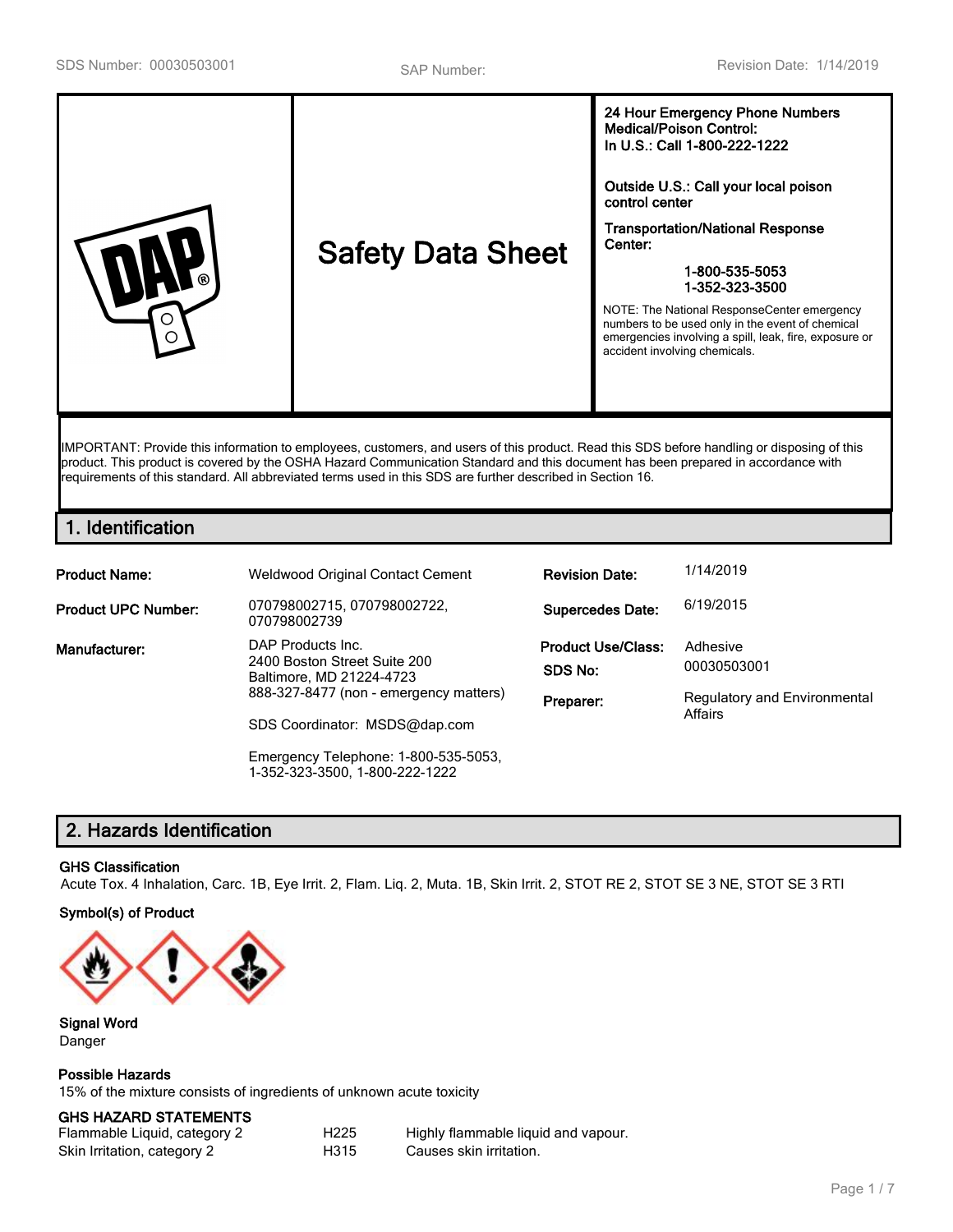| Eye Irritation, category 2                | H319                                                                                                   | Causes serious eye irritation.                                                                                                      |  |
|-------------------------------------------|--------------------------------------------------------------------------------------------------------|-------------------------------------------------------------------------------------------------------------------------------------|--|
| Acute Toxicity, Inhalation, category 4    | H332                                                                                                   | Harmful if inhaled.                                                                                                                 |  |
| STOT, single exposure, category 3, RTI    | H335                                                                                                   | May cause respiratory irritation.                                                                                                   |  |
| STOT, single exposure, category 3, NE     | H336                                                                                                   | May cause drowsiness or dizziness.                                                                                                  |  |
| Germ Cell Mutagenicity, category 1B       | H340                                                                                                   | May cause genetic defects.                                                                                                          |  |
| Carcinogenicity, category 1B              | H350                                                                                                   | May cause cancer.                                                                                                                   |  |
| STOT, repeated exposure, category 2       | H373                                                                                                   | May cause damage to organs through prolonged or repeated exposure.                                                                  |  |
| <b>GHS LABEL PRECAUTIONARY STATEMENTS</b> |                                                                                                        |                                                                                                                                     |  |
| P <sub>102</sub>                          |                                                                                                        | Keep out of reach of children.                                                                                                      |  |
| P201                                      |                                                                                                        | Obtain special instructions before use.                                                                                             |  |
| P210                                      | smoking.                                                                                               | Keep away from heat, hot surfaces, sparks, open flames and other ignition sources. No                                               |  |
| P260                                      |                                                                                                        | Do not breathe dust/fume/gas/mist/vapours/spray.                                                                                    |  |
| P262                                      |                                                                                                        | Do not get in eyes, on skin, or on clothing.                                                                                        |  |
| P264                                      |                                                                                                        | Wash thoroughly after handling.                                                                                                     |  |
| P271                                      |                                                                                                        | Use only outdoors or in a well-ventilated area.                                                                                     |  |
| P280                                      |                                                                                                        | Wear protective gloves/protective clothing/eye protection/face protection.                                                          |  |
| P302+P352                                 | IF ON SKIN: Wash with plenty of soap and water.                                                        |                                                                                                                                     |  |
| P303+P361+P353                            | IF ON SKIN (or hair): Take off immediately all contaminated clothing. Rinse skin with<br>water/shower. |                                                                                                                                     |  |
| P304+P340                                 |                                                                                                        | IF INHALED: Remove person to fresh air and keep comfortable for breathing.                                                          |  |
| P305+P351+P338                            |                                                                                                        | IF IN EYES: Rinse cautiously with water for several minutes. Remove contact lenses, if<br>present and easy to do. Continue rinsing. |  |
| P308+P313                                 |                                                                                                        | IF exposed or concerned: Get medical advice/attention.                                                                              |  |
| P312                                      | Call a POISON CENTER or doctor/physician if you feel unwell.                                           |                                                                                                                                     |  |
| P321                                      |                                                                                                        | Specific treatment (see  on this label).                                                                                            |  |
| P332+P313                                 |                                                                                                        | If skin irritation occurs: Get medical advice/attention.                                                                            |  |
| P337+P313                                 |                                                                                                        | If eye irritation persists: Get medical advice/attention.                                                                           |  |
| P362                                      |                                                                                                        | Take off contaminated clothing.                                                                                                     |  |
| P370+P378                                 |                                                                                                        | In case of fire: Use to extinguish.                                                                                                 |  |
| P403+P233                                 |                                                                                                        | Store in a well-ventilated place. Keep container tightly closed.                                                                    |  |
| P403+P235                                 | Store in a well-ventilated place. Keep cool.                                                           |                                                                                                                                     |  |
| P405                                      | Store locked up.                                                                                       |                                                                                                                                     |  |
| P501                                      |                                                                                                        | Dispose of contents/container to                                                                                                    |  |
| GHS SDS PRECAUTIONARY STATEMENTS          |                                                                                                        |                                                                                                                                     |  |
| P <sub>240</sub>                          |                                                                                                        | Ground/bond container and receiving equipment.                                                                                      |  |
| P241                                      |                                                                                                        | Use explosion-proof electrical/ventilating/lighting// equipment.                                                                    |  |
| P242                                      |                                                                                                        | Use only non-sparking tools.                                                                                                        |  |

# **3. Composition/Information on Ingredients**

| <b>Chemical Name</b>                                                            | CAS-No.    | Wt. % GHS Symbols           | <b>GHS Statements</b>        |
|---------------------------------------------------------------------------------|------------|-----------------------------|------------------------------|
| Toluene                                                                         | 108-88-3   | 30-60 GHS02-GHS07-<br>GHS08 | H225-304-315-332-335-336-373 |
| Distillates (petroleum), light distillate hydrotreating<br>process, low-boiling | 68410-97-9 | 10-30 GHS06-GHS07-<br>GHS08 | H304-312-315-331-336-340-350 |
| Methyl ethyl ketone (MEK)                                                       | 78-93-3    | 7-13 GHS02-GHS07            | H225-319-332-336             |
| <b>Polychlorinated Rubber</b>                                                   | 9010-98-4  | 7-13 No Information         | No Information               |
| Petroleum hydrocarbon resin                                                     | 64742-16-1 | 1-5 No Information          | No Information               |
| Magnesium oxide fume                                                            | 1309-48-4  | 0.5-1.5 No Information      | No Information               |

The text for GHS Hazard Statements shown above (if any) is given in the "Other information" Section.

P243 Take precautionary measures against static discharge.

# **4. First-aid Measures**

**FIRST AID - INHALATION:** If inhaled, remove to fresh air. If not breathing, give artificial respiration. If breathing is difficult, give oxygen. Get medical attention immediately. NOTE: Only trained personnel should administer artificial respiration or give oxygen.

**FIRST AID - SKIN CONTACT:** Wash skin with soap and water for 15 minutes. Get medical aid if symptoms persist. Remove and wash contaminated clothing. DO NOT try to peel the solidified material from the skin or use solvents or thinners to dissolve it. The use of vegetable oil or mineral oil is recommended for removal of this material from the skin. Flush exposed area with water while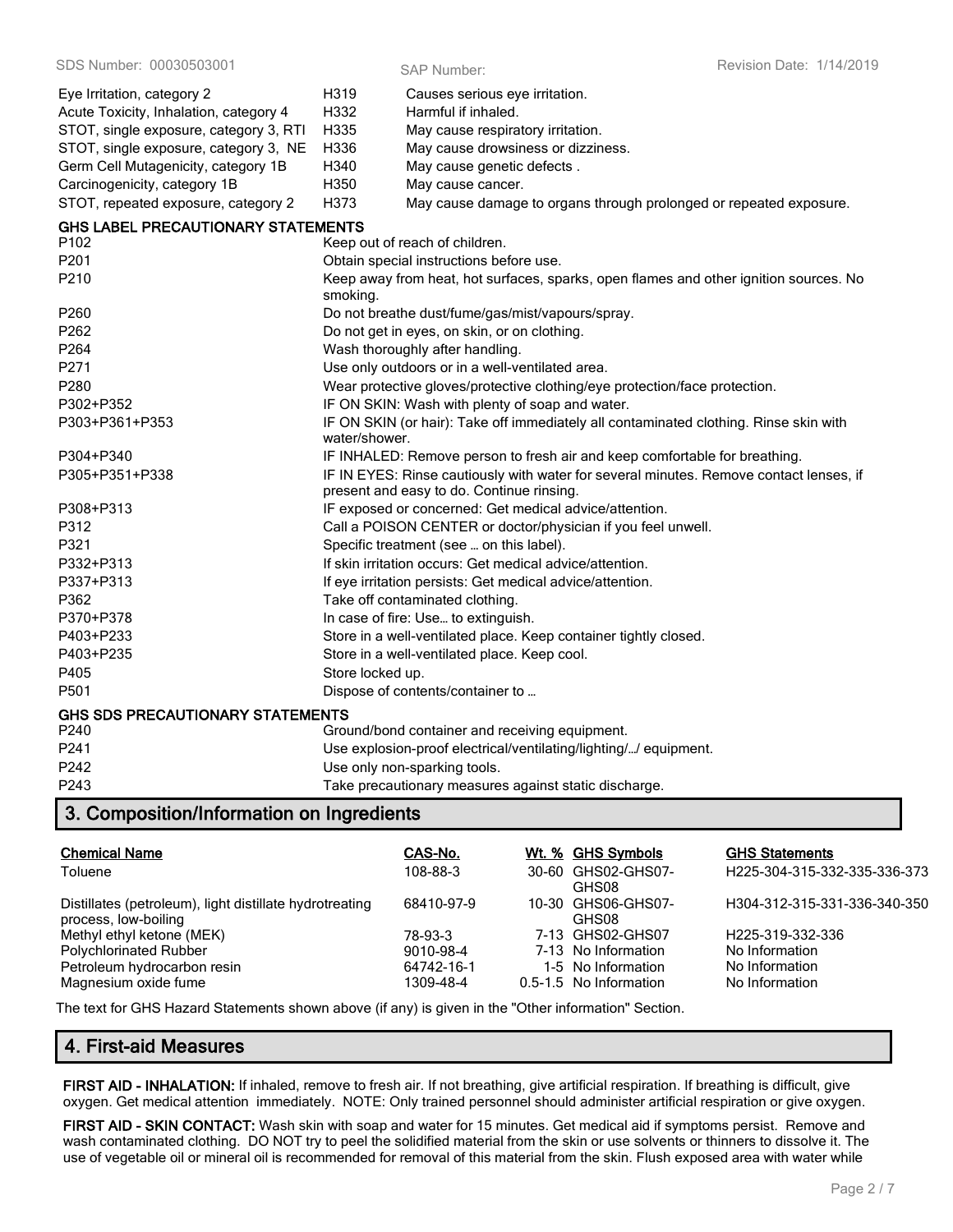removing contaminated clothing. Get medical attention if irritation persists. To remove from skin, remove completely with a dry cloth or paper towel, before washing with detergent and water.

**FIRST AID - EYE CONTACT:** If material gets into eyes, flush with water immediately for 15 minutes. Consult a physician.

**FIRST AID - INGESTION:** If swallowed, DO NOT INDUCE VOMITING. Get medical attention immediately.

## **5. Fire-fighting Measures**

**UNUSUAL FIRE AND EXPLOSION HAZARDS:** Eliminate sources of ignition: heat, electrical equipment, sparks and flames. Vapors can form an ignitable mixture with air. Vapors can flow along surfaces to a distant ignition source and flash back. Vapors may form explosive mixtures with air. Containers may explode if exposed to extreme heat. Empty containers retain product residue (liquid and/or vapor). Vapor can ignite potentially causing an explosion.

**SPECIAL FIREFIGHTING PROCEDURES:** Wear self-contained breathing apparatus pressure-demand (NIOSH approved or equivalent) and full protective gear. Use water spray to cool exposed surfaces. Cool fire-exposed containers using water spray.

**EXTINGUISHING MEDIA:** Alcohol Foam, Carbon Dioxide, Dry Chemical, Foam, Water Fog

## **6. Accidental Release Measures**

### **ENVIRONMENTAL MEASURES:** No Information

**STEPS TO BE TAKEN IF MATERIAL IS RELEASED OR SPILLED:** NOTE: Review fire hazards before proceeding with clean up. Immediately eliminate sources of ignition. Keep people away from and upwind of spill/leak. Prevent product from entering drains. Soak up with inert absorbent material and dispose of as hazardous waste. Read all product instructions before using. Personal protective equipment should include impervious gloves, protective eye wear, and suitable work clothes. Scrape up dried material and place into containers.

# **7. Handling and Storage**

**HANDLING:** KEEP OUT OF REACH OF CHILDREN!DO NOT TAKE INTERNALLY. Remove all sources of ignition. Keep away from open flames, hot surfaces and sources of ignition. Provide adequate ventilation. Avoid heat, sparks and open flames. Wear appropriate personal protection. Avoid breathing vapor and contact with eyes, skin and clothing. Use in well ventilated area. Open all windows and doors or use other means to ensure cross-ventilation and fresh air entry during application and drying. Odor is not an adequate warning for hazardous conditions. Empty containers retain product residue (liquid and/or vapor). Vapor can ignite potentially causing an explosion. Wash thoroughly after handling. Do not use in areas where static sparks may be generated. Intentional misuse by deliberately concentrating and inhaling vapors may be harmful or fatal. Construction and repair activities can adversely affect indoor air quality. Consult with occupants or a representative (i.e. maintenance, building manager, industrial hygienist, or safety officer) to determine ways to minimize impact.

**STORAGE:** Store away from sources of ignition and heat. Do not store at temperatures above 120 degrees F. Store containers away from excessive heat and freezing. Store away from caustics and oxidizers. Keep containers tightly closed.

# **8. Exposure Controls/Personal Protection**

| Ingredients with Occupational Exposure Limits<br><b>Chemical Name</b><br><b>ACGIH TLV-TWA</b><br><b>ACGIH-TLV STEL</b><br><b>OSHA PEL-TWA</b><br><b>OSHA PEL-CEILING</b> |                                                 |              |                                            |                         |
|--------------------------------------------------------------------------------------------------------------------------------------------------------------------------|-------------------------------------------------|--------------|--------------------------------------------|-------------------------|
| Toluene<br>Distillates (petroleum), light distillate                                                                                                                     | 20 ppm TWA<br>N.E.                              | N.E.<br>N.E. | 200 ppm TWA<br>N.E.                        | 300 ppm Ceiling<br>N.E. |
| hydrotreating process, low-boiling<br>Methyl ethyl ketone (MEK)                                                                                                          | 200 ppm TWA                                     | 300 ppm STEL | 200 ppm TWA, 590 N.E.<br>mg/m3 TWA         |                         |
| Polychlorinated Rubber                                                                                                                                                   | N.E.                                            | N.E.         | N.E.                                       | N.E.                    |
| Petroleum hydrocarbon resin                                                                                                                                              | N.E.                                            | N.E.         | N.E.                                       | N.E.                    |
| Magnesium oxide fume                                                                                                                                                     | 10 mg/m3 TWA<br>inhalable particulate<br>matter | N.E.         | 15 mg/m3 TWA<br>fume, total<br>particulate | N.E.                    |

**Further Advice: MEL = Maximum Exposure Limit OES = Occupational Exposure Standard SUP = Supplier's Recommendation Sk = Skin Sensitizer N.E. = Not Established**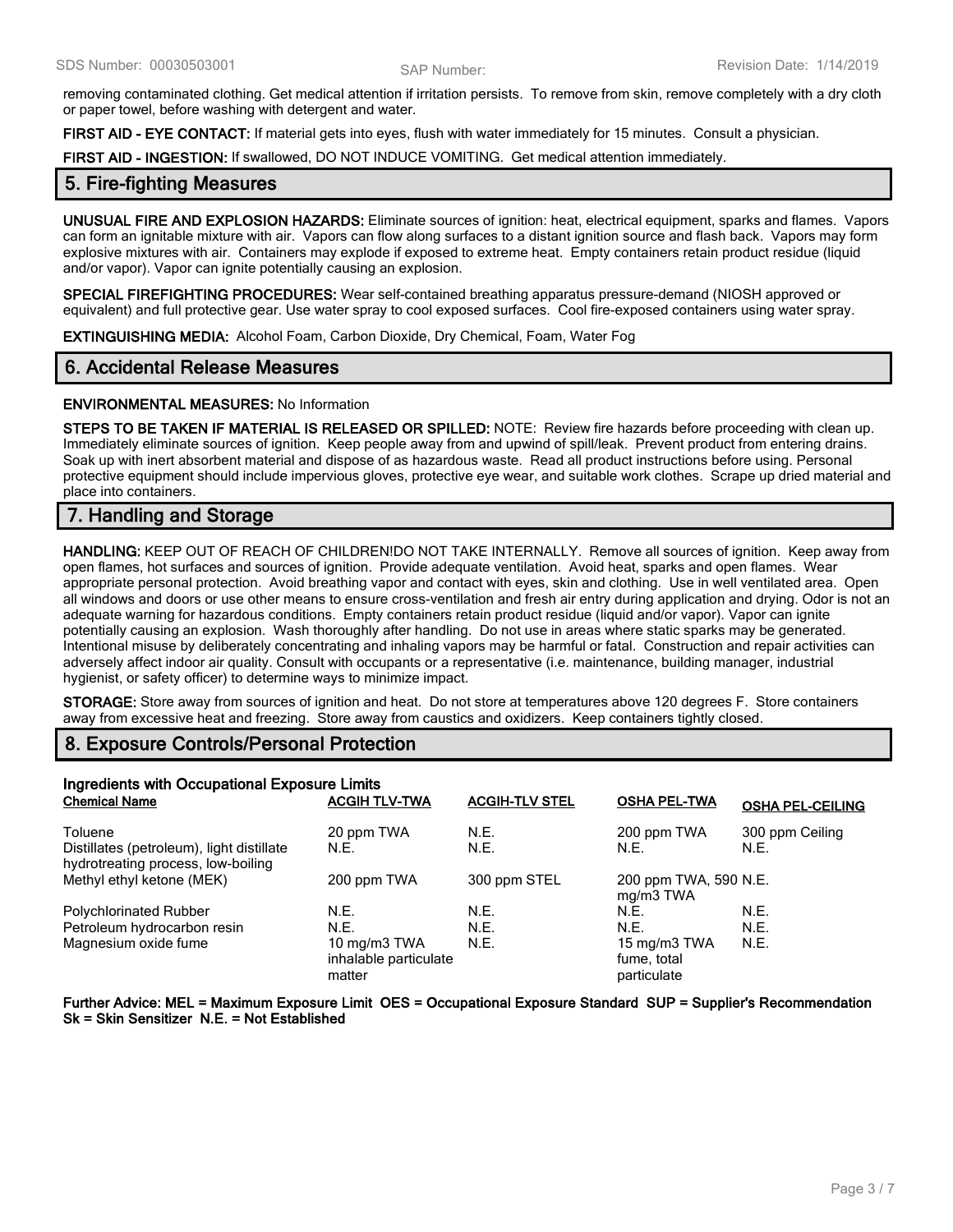## **Personal Protection**



**RESPIRATORY PROTECTION:** A NIOSH-approved air purifying respirator with an organic vapor cartridge or canister may be necessary under certain circumstances where airborne concentrations are expected to exceed exposure limits. If concentrations exceed the exposure limits specified, use of a NIOSH-approved supplied air respirator is recommended. Where the protection factor is exceeded, use of a Self Contained Breathing Apparatus (SCBA) may be necessary. If you experience eye watering, headache or dizziness or if air monitoring demonstrates vapor/mist levels are above applicable limits, wear and appropriate, properly fitted respirator (NIOSH approved) during and after application. A respiratory protection program that meets the OSHA 1910.134 and ANSI Z88.2 requirements must be followed whenever workplace conditions warrant a respirator's use.



**SKIN PROTECTION: Solvent-resistant gloves.** 



**EYE PROTECTION:** Goggles or safety glasses with side shields.



**OTHER PROTECTIVE EQUIPMENT:** Provide eyewash and solvent impervious apron if body contact may occur.



**HYGIENIC PRACTICES:** Remove and wash contaminated clothing before re-use.

# **9. Physical and Chemical Properties**

| Appearance:<br>Odor:<br>Density, g/cm3: | Tan<br><b>Strong Solvent</b><br>$0.88 - 0.88$ | <b>Physical State:</b><br><b>Odor Threshold:</b><br>pH: | <b>Thick Liquid</b><br>Not Established<br>Not Applicable |
|-----------------------------------------|-----------------------------------------------|---------------------------------------------------------|----------------------------------------------------------|
| Freeze Point. °C:                       | Not Established                               | Viscosity (mPa.s):                                      | Not Established                                          |
| <b>Solubility in Water:</b>             | No Information                                | Partition Coeff., n-octanol/water:                      | Not Established                                          |
| Decomposition Temperature, °C:          | Not Established                               | <b>Explosive Limits, %:</b>                             | $N.E. - N.E.$                                            |
| Boiling Range, °C:                      | 76.7 - 82.2                                   | Auto-Ignition Temperature, °C                           | Not Established                                          |
| Minimum Flash Point, °C:                | $-6.1$                                        | Vapor Pressure, mmHg:                                   | Not Established                                          |
| <b>Evaporation Rate:</b>                | <b>Not Established</b>                        | <b>Flash Method:</b>                                    | Pensky-Martens<br>Closed Cup                             |
| <b>Vapor Density:</b>                   | Not Applicable                                | <b>Flammability, NFPA:</b>                              | Flammable Liquid                                         |
| <b>Combustible Dust:</b>                | Does not support combustion                   |                                                         | Class IB                                                 |

(See "Other information" Section for abbreviation legend) (If product is an aerosol, the flash point stated above is that of the propellant.)

# **10. Stability and Reactivity**

**STABILITY:** Stable under recommended storage conditions.

**CONDITIONS TO AVOID:** Keep away from open flames, hot surfaces and sources of ignition. Keep away from oxidizing agents, strongly alkaline and strongly acid materials in order to avoid exothermic reactions. Avoid contact with skin, eyes and clothing. Do not smoke.

**INCOMPATIBILITY:** Open flames, hot surfaces and sources of ignition. Keep away from strong oxidizing agents, heat and open flames. Exothermic reaction with strong acids. Strong oxidizers, alkali metals and alkaline earth metals may cause fires or explosions.

**HAZARDOUS DECOMPOSITION PRODUCTS:** Normal decomposition products, i.e., COx, NOx.

# **11. Toxicological Information**

**EFFECT OF OVEREXPOSURE - INHALATION:** Inhalation of vapors may cause irritation of the nose, throat, lungs and respiratory tract. Inhalation of vapors in high concentration may cause shortness of breath (lung edema). Intentional misuse by deliberately concentrating and inhaling the contents may be harmful or fatal. Prolonged, repeated or high exposures may cause central nervous system depression leading to headaches, nausea, drowsiness, dizziness, and possibly narcosis. In extreme cases, may cause loss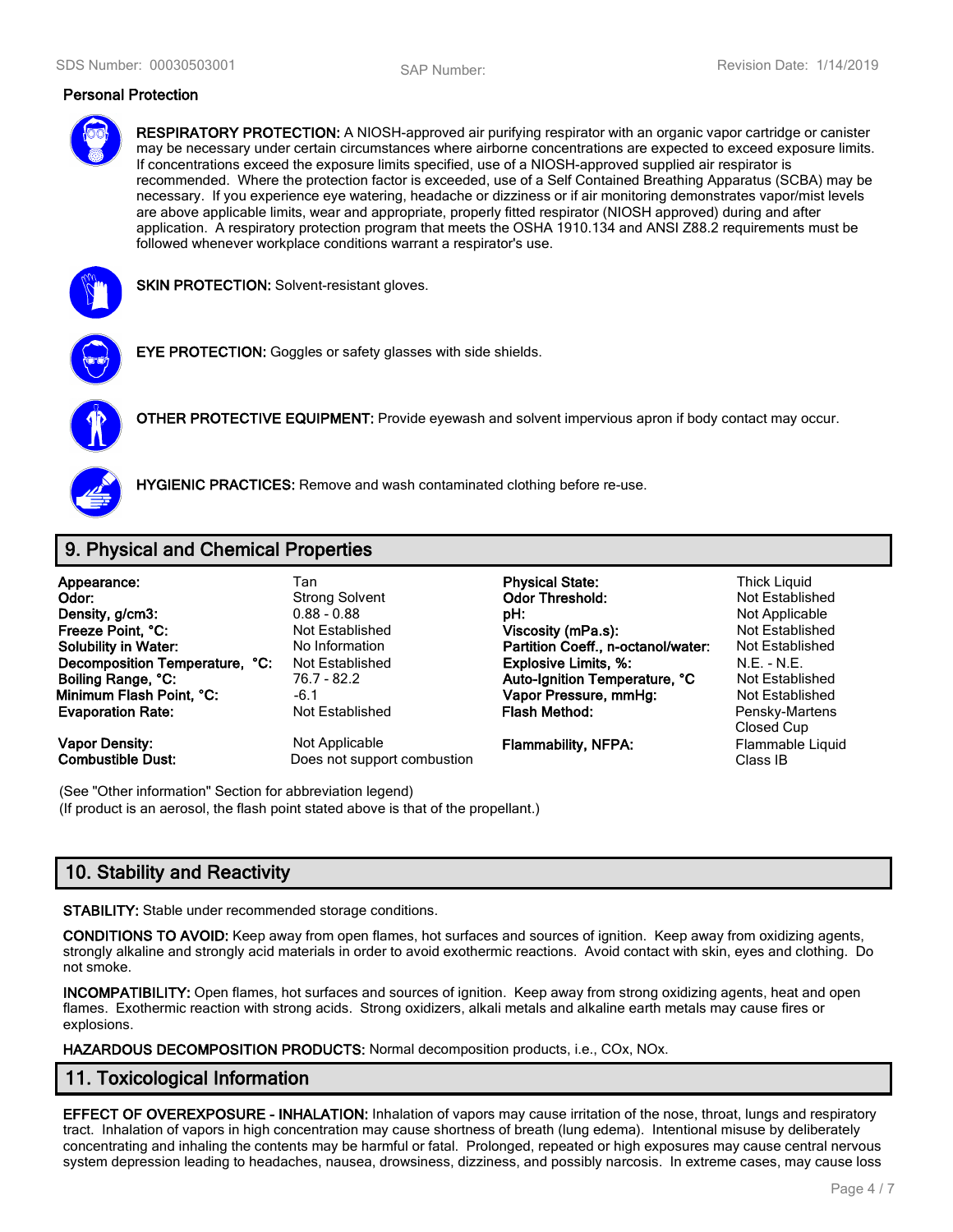#### of consciousness.

**EFFECT OF OVEREXPOSURE - SKIN CONTACT:** Harmful if absorbed through the skin. May cause skin irritation. Prolonged and repeated skin contact may cause dermatitis, drying and defatting due to the solvent properties.

**EFFECT OF OVEREXPOSURE - EYE CONTACT:** May cause eye irritation. Signs and symptoms may include: pain, tears, swelling, redness and blurred vision.

**EFFECT OF OVEREXPOSURE - INGESTION:** Harmful or fatal if swallowed. May cause gastrointestinal disturbances with dizziness and central nervous system depression. If ingested, may cause depressed respiration. Ingestion may cause gastrointestinal irritation, nausea, vomiting and diarrhea. Aspiration hazard if swallowed. Aspiration of material into the lungs due to vomiting can cause chemical pneumonitis, which can be fatal.

#### **CARCINOGENICITY:** No Information

**EFFECT OF OVEREXPOSURE - CHRONIC HAZARDS:** Repeated or prolonged exposure may cause skin, respiratory, kidney and liver damage. May cause kidney and liver damage as well as developmental and reproductive toxicity. Prolonged or repeated inhalation of solvent vapors may cause irregular heartbeat. NOTICE: Reports have associated repeated and prolonged occupational overexposure to solvents with permanent brain and nervous system damage. Symptoms include: loss of memory, loss of intellectual ability and loss of coordination. Intentional misuse by deliberately concentrating and inhaling the contents may be harmful or fatal. Overexposure or misuse of toluene can cause liver, kidney, and brain damage as well as cardiac abnormalities. There have been cases of aplastic anemia from toluene in industrial exposures (ACGIH, 1992). Increased coagulation time and reduced clotting factors have also been found, which are indicators of damage to the bone marrow (Clayton & Clayton, 1994). Symptoms include: loss of memory, loss of intellectual ability and loss of coordination.

**PRIMARY ROUTE(S) OF ENTRY:** Skin Contact, Skin Absorption, Inhalation

### **Acute Toxicity Values**

**The acute effects of this product have not been tested. Data on individual components are tabulated below**

| CAS-No.<br>108-88-3 | <b>Chemical Name</b><br>Toluene                                                 | Oral LD50<br>2600 mg/kg Rat | Dermal LD50<br>12000 mg/kg Rabbit | Vapor LC50<br>12.5 mg/L Rat |
|---------------------|---------------------------------------------------------------------------------|-----------------------------|-----------------------------------|-----------------------------|
| 68410-97-9          | Distillates (petroleum), light distillate<br>hydrotreating process, low-boiling | 5170 mg/kg Rat              | 1900 mg/kg Rabbit                 | >4.96 mg/L Rat              |
| 78-93-3             | Methyl ethyl ketone (MEK)                                                       | 2483 mg/kg Rat              | 5000 mg/kg Rabbit                 | 34.5 mg/l Rat               |
| 9010-98-4           | <b>Polychlorinated Rubber</b>                                                   | >5000 mg/kg Rat             | N.I.                              | N.I.                        |
| 64742-16-1          | Petroleum hydrocarbon resin                                                     | N.I.                        | N.I.                              | N.I.                        |
| 1309-48-4           | Magnesium oxide fume                                                            | >3870 mg/kg Rat             | N.I.                              | N.I.                        |

N.I. = No Information

# **12. Ecological Information**

**ECOLOGICAL INFORMATION:** Ecological injuries are not known or expected under normal use.

## **13. Disposal Information**

**DISPOSAL INFORMATION:** Residues and spilled material are hazardous waste due to ignitability. Dispose of material in accordance with all federal, state and local regulations. State and Local regulations/restrictions are complex and may differ from Federal regulations. Responsibility for proper waste disposal is with the owner of the waste. Liquids cannot be disposed of in a landfill. Do not flush into surface water or sanitary sewer system. Do not empty into drains. Do not re-use empty containers. The container for this product can present explosion or fire hazards, even when emptied. To avoid risk of injury, do not cut, puncture, or weld on or near this container.

**STEPS TO BE TAKEN IF MATERIAL IS RELEASED OR SPILLED:** NOTE: Review fire hazards before proceeding with clean up. Immediately eliminate sources of ignition. Keep people away from and upwind of spill/leak. Prevent product from entering drains. Soak up with inert absorbent material and dispose of as hazardous waste. Read all product instructions before using. Personal protective equipment should include impervious gloves, protective eye wear, and suitable work clothes. Scrape up dried material and place into containers.

# **14. Transport Information**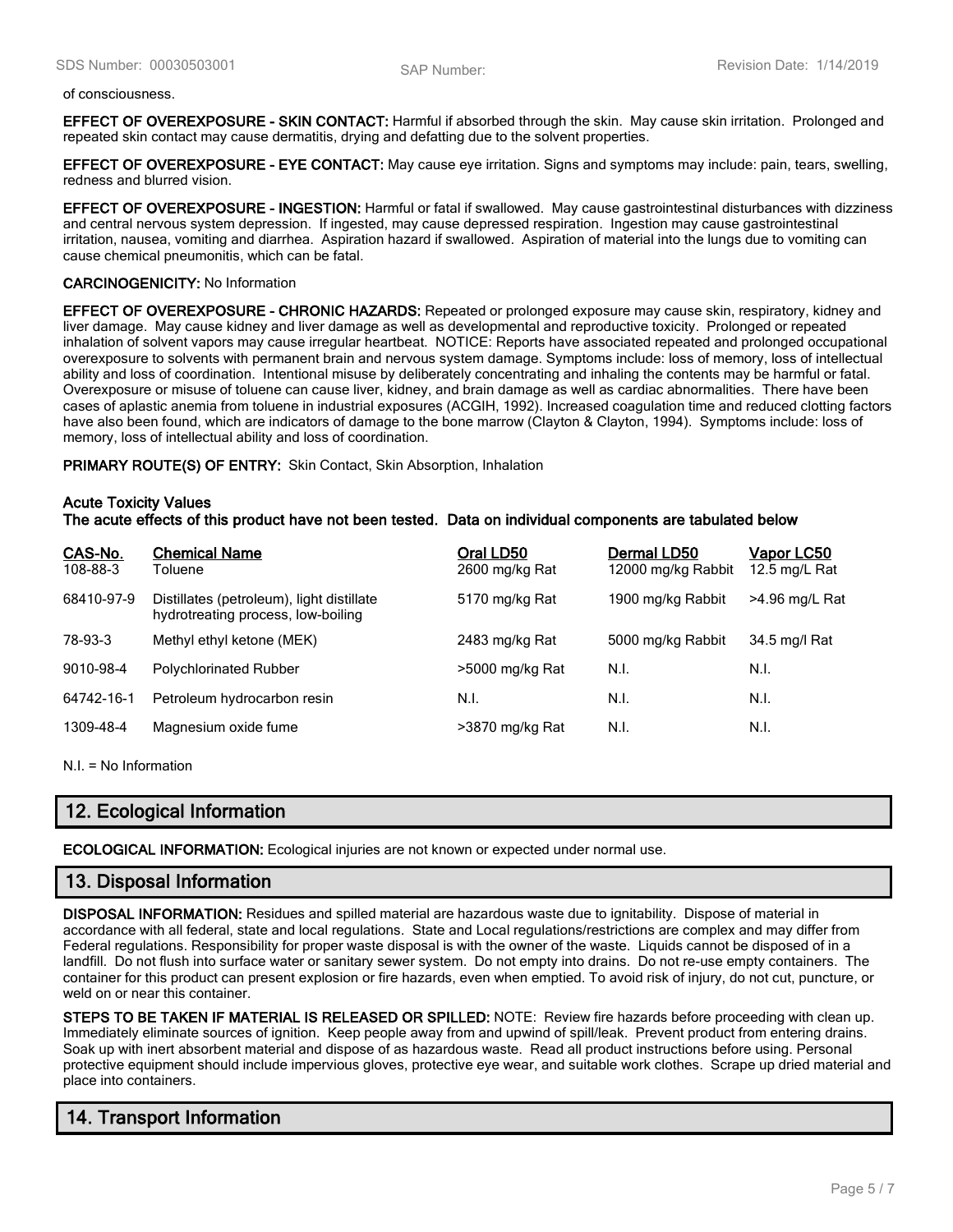Adhesives, containing a flammable liquid

| DOT UN/NA Number:                                              | UN1133                      |
|----------------------------------------------------------------|-----------------------------|
| <b>DOT Proper Shipping Name:</b><br><b>DOT Technical Name:</b> | Adhesives, containi<br>N.A. |
| <b>DOT Hazard Class:</b>                                       | 3 Flammable liquid          |
| <b>Hazard SubClass:</b>                                        | N.A.                        |
| <b>Packing Group:</b>                                          | Ш                           |

**15. Regulatory Information**

## **SARA SECTION 313:**

This product contains the following substances subject to the reporting requirements of Section 313 of Title III of the Superfund Amendment and Reauthorization Act of 1986 and 40 CFR part 372:

### **Chemical Name CAS-No.**

Toluene 108-88-3

## **TOXIC SUBSTANCES CONTROL ACT:**

All ingredients in this product are either on TSCA inventory list, or otherwise exempt. This product contains the following chemical substances subject to the reporting requirements of TSCA 12(B) if exported from the United States:

No TSCA 12(b) components exist in this product.

# **16. Other Information**

| <b>Revision Date:</b>                          |                      | 1/14/2019                                                                                                                                                                                                                                                                                                                                                                                                                                                               | Supersedes Date: 6/19/2015                                                 |                        |  |
|------------------------------------------------|----------------------|-------------------------------------------------------------------------------------------------------------------------------------------------------------------------------------------------------------------------------------------------------------------------------------------------------------------------------------------------------------------------------------------------------------------------------------------------------------------------|----------------------------------------------------------------------------|------------------------|--|
| <b>Reason for revision:</b>                    |                      | <b>Revision Description Changed</b><br><b>Product Composition Changed</b><br>Substance and/or Product Properties Changed in Section(s):<br>01 - Product Information<br>02 - Hazards Identification<br>05 - Flammability Information<br>09 - Physical & Chemical Information<br>11 - Toxicological Information<br>13 - Disposal Information<br>14 - Transportation Information<br>15 - Regulatory Information<br>16 - Other Information<br>Revision Statement(s) Changed |                                                                            |                        |  |
| Datasheet produced by:<br><b>HMIS Ratings:</b> |                      | <b>Regulatory Department</b>                                                                                                                                                                                                                                                                                                                                                                                                                                            |                                                                            |                        |  |
| Health:                                        | <b>Flammability:</b> | <b>Reactivity:</b>                                                                                                                                                                                                                                                                                                                                                                                                                                                      | <b>Personal Protection:</b>                                                |                        |  |
| $3^*$                                          | 3                    |                                                                                                                                                                                                                                                                                                                                                                                                                                                                         | X                                                                          |                        |  |
|                                                |                      | VOC as Defined by California Consumer Product Regulation, Wt/Wt%: 80.37                                                                                                                                                                                                                                                                                                                                                                                                 | VOC Less Water Less Exempt Solvent, g/L: 710.1<br>VOC Actual, Wt/Wt%: 80.4 | VOC Material, g/L: 709 |  |

**Text for GHS Hazard Statements shown in Section 3 describing each ingredient:**

- H225 Highly flammable liquid and vapour.<br>H304 H304 H304 H304
- May be fatal if swallowed and enters airways.
- H312 Harmful in contact with skin.
- H315 Causes skin irritation.<br>
H319 Causes serious eve ir
- Causes serious eye irritation.